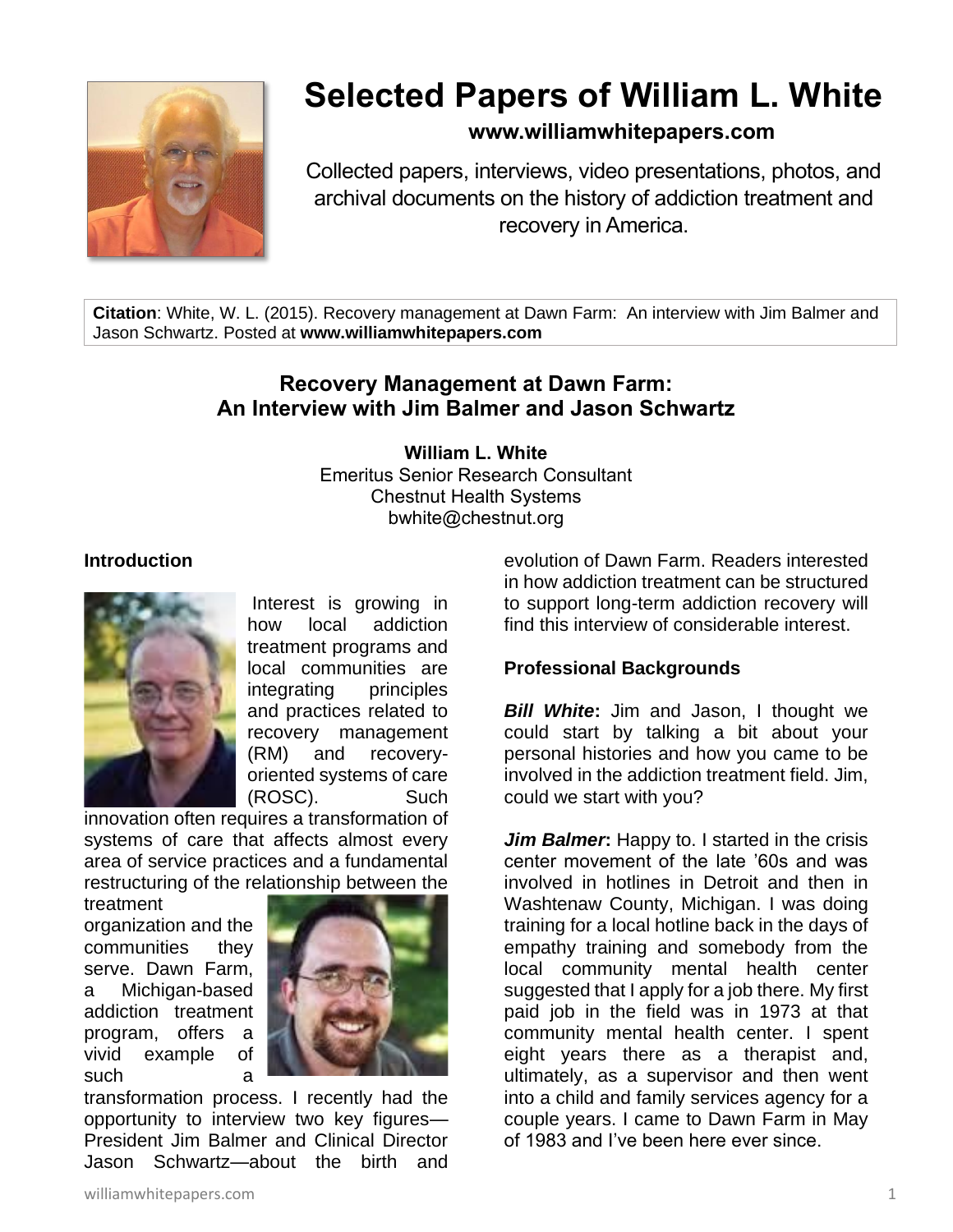#### *Bill White***:** Jason?

*Jason Schwartz***:** I'm in recovery myself and as a college student was struggling to figure out what to do with myself. I was an economics major and a philosophy major and as I got sober, I lost my interest in those areas. I had a sponsor who was an MSW student at the time so I ended up transferring schools to give social work a try. I entered a bachelor's program at Eastern Michigan University and was given a field placement at Dawn Farm in January of 1994. I ended up getting hired by Dawn Farm during my internship and worked at the Farm for about four years or so. When I went on to get my masters' degree, I cut to part-time at the Farm with no intention of coming back to the Farm full time after completing the master's program, but Jim and I later met for lunch and he encouraged me to come back. I did and have been here ever since.

#### **Early State of Addiction Treatment**

*Bill White***:** You entered the field some twenty years apart. Could you each describe the state of addiction treatment at the time you entered the field?

*Jim Balmer***:** I'm also in recovery and I got clean in 1971. As a recovering IV drug addict in 1971, I couldn't get in to any of the treatment centers at the time. The hospitalbased programs in the state of Michigan didn't take IV drug addicts, so my choices were pretty limited. I could have gone to the federal narcotics farm in Lexington, Kentucky, or I could have gone to Synanon, but I didn't. I ended up being drawn into the local recovery community, thankfully. I was then part of the founding of Dawn Farm in 1973 along with two other guys. We based our ideas in part on a program up in Quebec that had been founded in 1968, but it's striking that at the time, there was almost nothing by way of treatment resources in Michigan. There was Brighton Hospital, which is still around, as well as Sacred Heart Center, but beyond that, there were no programs, no licensing, no funding. The treatment landscape was pretty grim.

**Bill White:** Jason, what was it like for you twenty years after that?

*Jason Schwartz***:** My first experience was volunteering at the Dimondale Center in Lansing, Michigan, in 1993. I didn't have any awareness of the larger forces in motion in the field at that time, but Dimondale ended up closing its stand-alone center and merging with the local hospital. In that process, they lost me and a bunch of other volunteers because we never felt welcomed in the hospital in the way we were welcomed in the stand-alone program. When I came to the Farm, I wasn't aware that the field was crumbling at that point. You could still open the yellow pages and flip through program after program, but many programs closed in the early to mid-1990s.

*Bill White*: It's interesting that Jim enters the modern addiction treatment field as it was getting birthed and that you came in at a time a major sector of the field was collapsing.

#### *Jason Schwartz***:** Yes.

# **Early History of Dawn Farm**

*Bill White: Jim, could you elaborate on the* early story of Dawn Farm?

*Jim Balmer***:** Sure. It always requires some irrational person to launch these ventures. Gary Archie was the founding visionary behind the Farm. He was inspired by talking with these people from Quebec who had started a therapeutic community called "The Spera Foundation" and whom we had met at some early national conferences. So, we rented the original farmhouse and almost everybody moved in. I actually didn't move in; I went on the Board of Directors. But Gary and Jack Scholtus and all the original staff moved into the house and started taking people in for treatment. We had this idea that all addictions were the same, that no addiction was worse than any other. Thankfully, the local recovering community was pretty supportive of that for a long time. At its beginning, Dawn Farm was a classic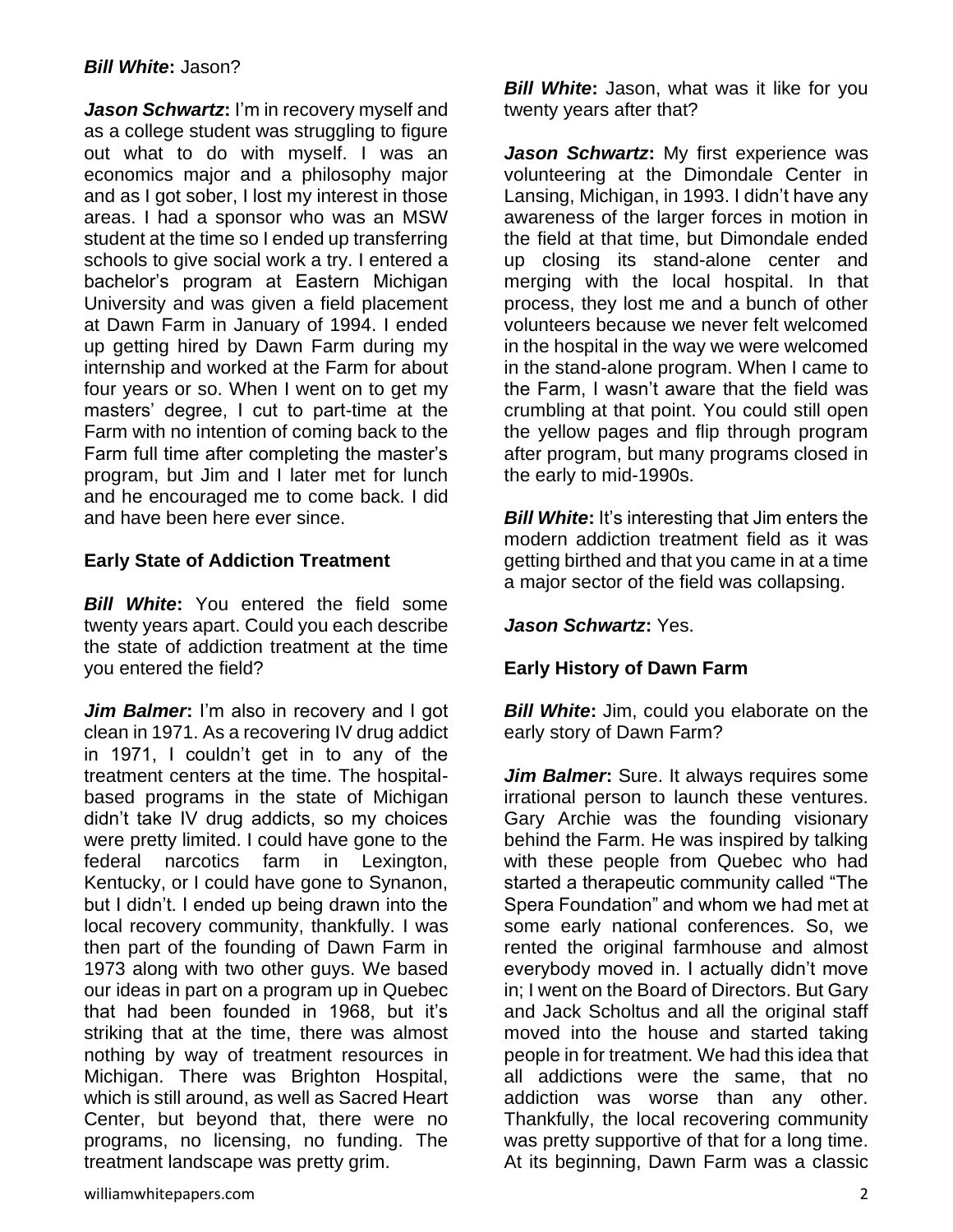therapeutic community, with our long group encounters using lots of hot seat confrontations. We were doing transactional analysis and family sculpts and all the classic stuff from the '70s. And it was kind of a radical time.

The Farm was a long-term residential treatment facility on one site (at the farm) from 1973 until 1994. We believed in longterm, and we really didn't believe in anything else. We thought that short-term hospital programs were a joke. We only treated people up to the age of thirty-five because the other treatment centers largely treated older persons seeking help. And we treated people regardless of their financial condition in what was essentially a big therapeutic commune.

*Bill White***:** And it really was an operating farm?

*Jim Balmer***:** Yes, to the best of our ability [laughing]. The local farmers would come by regularly and point out what we were doing wrong. At that time, there's no question that they found us amusing. At the beginning, we had to go to the local township and ask for a conditional use permit to be able to use the property as a treatment facility, and they granted it. This is in a rural, socially conservative region of our county, but we got very little push-back.

Not only did the township agree to grant us a conditional use permit, the neighbors were helpful and didn't give us any of that NIMBY [not in my backyard] stuff that was typical of this period. When we built the house we're in now, we went back to the township. We'd already bought the land in the early '80s, but we were about to put almost a million dollars' worth of building in the ground, and we didn't feel like we wanted to go back every year for a conditional use permit. So we went to the township and asked to get some permanent agreement for us to stay here. They actually wrote a new zoning code in the Ypsilanti Township charter zoning code providing for an "Institutional Farm." There's only one plot of land in the whole township that would qualify for this institutional farm designation and we're it. We think we may be the only treatment center in the United States that had a municipality write a new zoning code in order to allow us to stay here forever. It's a real testimony to the wonderful forbearance and support of our neighbors.

### **Evolving Philosophy and Practices**

**Bill White:** You referenced that early philosophy continued until 1994. Could both of you describe the circumstances that led to a shift in philosophy and methods at Dawn Farm?

*Jim Balmer***:** A few things happened in 1994. The biggest was there was a program near here called "Share House." The director of that program had been embezzling money and had run the program into the ground. This was the other residential program in our county catering to an older population, and they also had a sub-acute detox that was created as a result of Public Act 339 in the state of Michigan that had decriminalized public drunkenness. The funders of this program came to us and said, "We're about to close these people down because of this Director's malfeasance, and we'd like you to take it over."

Well, we were flattered and were willing to take on the residential services, but at that time, we really didn't believe in detox and we had mixed feelings about the women's program because it had deteriorated so much. But the funders insisted, "If you take it, you gotta take it all." So, we assumed it, and that changed our paradigm. Up until then, we had treated people in residential services for anywhere from nine to twelve months in the classic linear track of the early therapeutic community. That was all we did. And suddenly, we're dealing with child care and detox. We doubled our size overnight – and it changed everything. Jay, that was right when you came.

*Jason Schwartz***:** Yes, I arrived in January of '94 and on May  $1<sup>st</sup>$  of '94, we assumed responsibility for these other programs. Being the non-profit, publically funded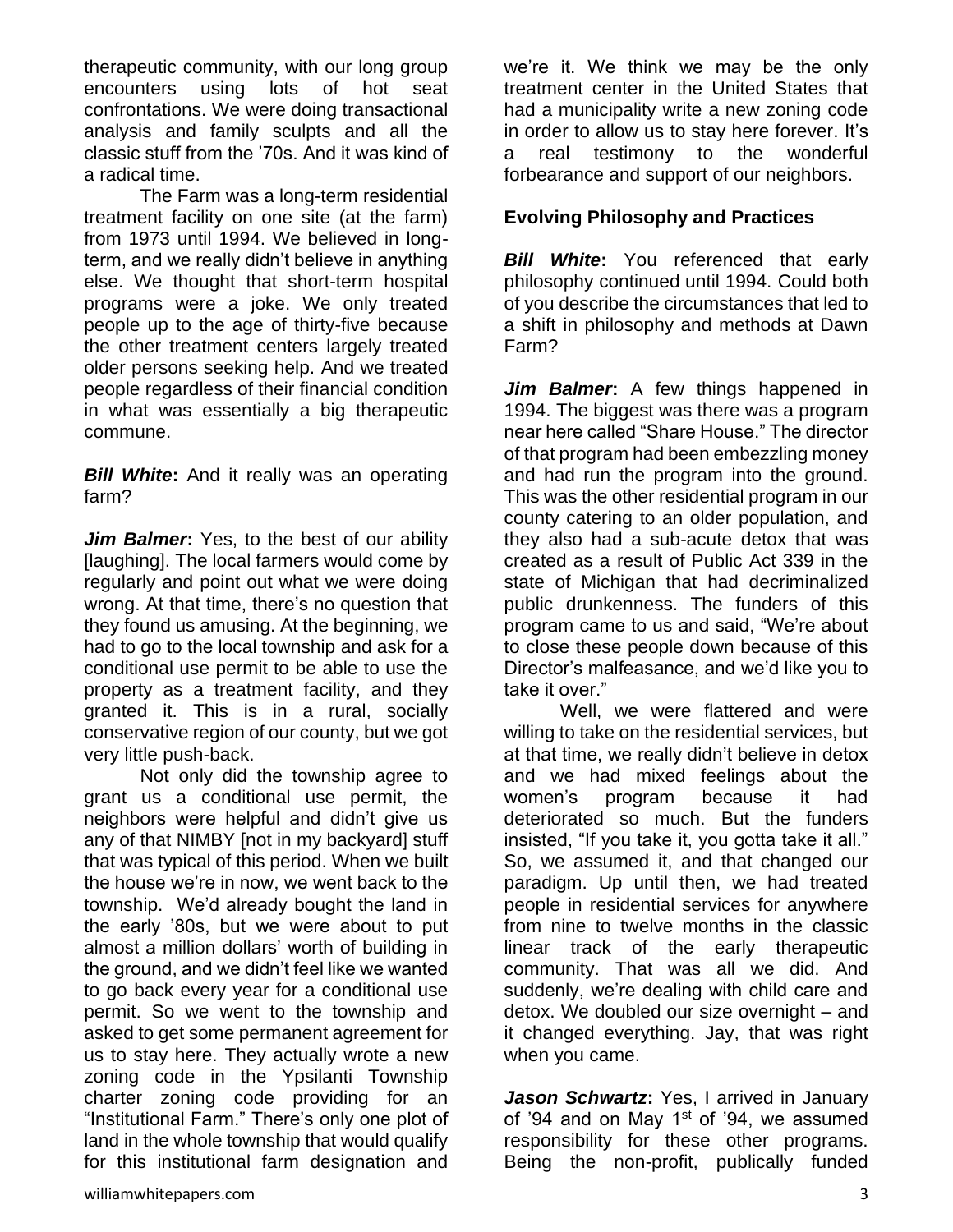program located in a rural area, we had a bit of a chip on our shoulder and differentiated ourselves from all the big hospital-based programs that were really expensive and were providing short-term care. So, the idea of taking on a three- to five-day detox was a real challenge to our identity. That was a concern among all the staff.

*Bill White***:** How long did this adjustment process last?

*Jim Balmer***:** It took a few years to integrate those programs into our culture, and it began with considerable strain.

*Jason Schwartz***:** It did. We took responsibility for the program May 1, 1994. Jim called Share House to inform the staff that Dawn Farm was now assuming responsibility for the program and that there would be a staff meeting in the morning to discuss what that meant for everybody. When he called, a client answered the phone and when Jim asked to speak to the staff person, the client said, "Well, I'm in charge." Jim asked what he meant, and the client said, "Well, the evening staff needed to leave and the midnight staff didn't show up and I'm the Senior Residential Client so they put me in charge." That was our introduction to the program we had taken over.

*Jim Balmer***:** The other thing that happened to us that at first looked like a good thing, but turned out to be not so good was that we had acquired a fair amount of public funding, but not as much as the program we took over. This other program was almost entirely publically funded and so when we took it over, it infused an enormous amount of public money into our budget. Within a few years, we had six figures of back bills for services we had submitted to the county coordinating agency, and we couldn't get paid for it. We tried and tried and tried unsuccessfully to get paid. Eventually they said, "You know, this receivable is too old. We're not going to pay it." We said, "Well, it's too old because you haven't paid it." They basically stiffed us on a significant amount of money and we were powerless to do

anything about it because eighty-five percent of our budget was public funding.

At a strategic meeting with our Board, one of the board members turned to us and said, "How long would it take for you guys to disencumber yourself from public money?" We gulped. Imagine almost all of your funding stream going away. I said, "Three years," but I didn't really know if it was possible to do that. Within a year-and-a-half, we went from eighty-five percent of public funding to less than twenty-five percent of public funding, which has been a level we have maintained since then. Our funding source couldn't own us anymore. And this was the second time that our Board made a visionary decision about funding that, in the end, saved us.

In the early '80s, when the explosion of hospital programs was where twentyeight-day programs were ubiquitous, they were growing everywhere. When all this insurance money flowed into these hospital programs, we thought, "Maybe we ought to get in line for some of this." And we debated it seriously. It was our board who said, "You know, you guys have positioned yourself as a charity. Maybe you ought to stay a charity. Maybe this is money you shouldn't chase." And, of course, when managed care hit and it burned the hospital-based treatment field to the ground, we were safe. Had we made that choice to seek out insurance as our primary funding source, we probably wouldn't be having this conversation right now. And within two years of us making the decision to decrease our reliance on public funding, the bottom fell out of public funding, at least in this state. Even our local alcoholism council ended up going out of business along with lots of esteemed, old entities that relied on public funding. To reduce our reliance on public funding, we had to start thinking about how to really become the place that people wanted to send their son or daughter.

*Jason Schwartz***:** In the mid-1990s, I had also become increasingly disenchanted with our clinical approach at the Farm. We had grown increasingly punitive with clients. I think the increase in corrections referrals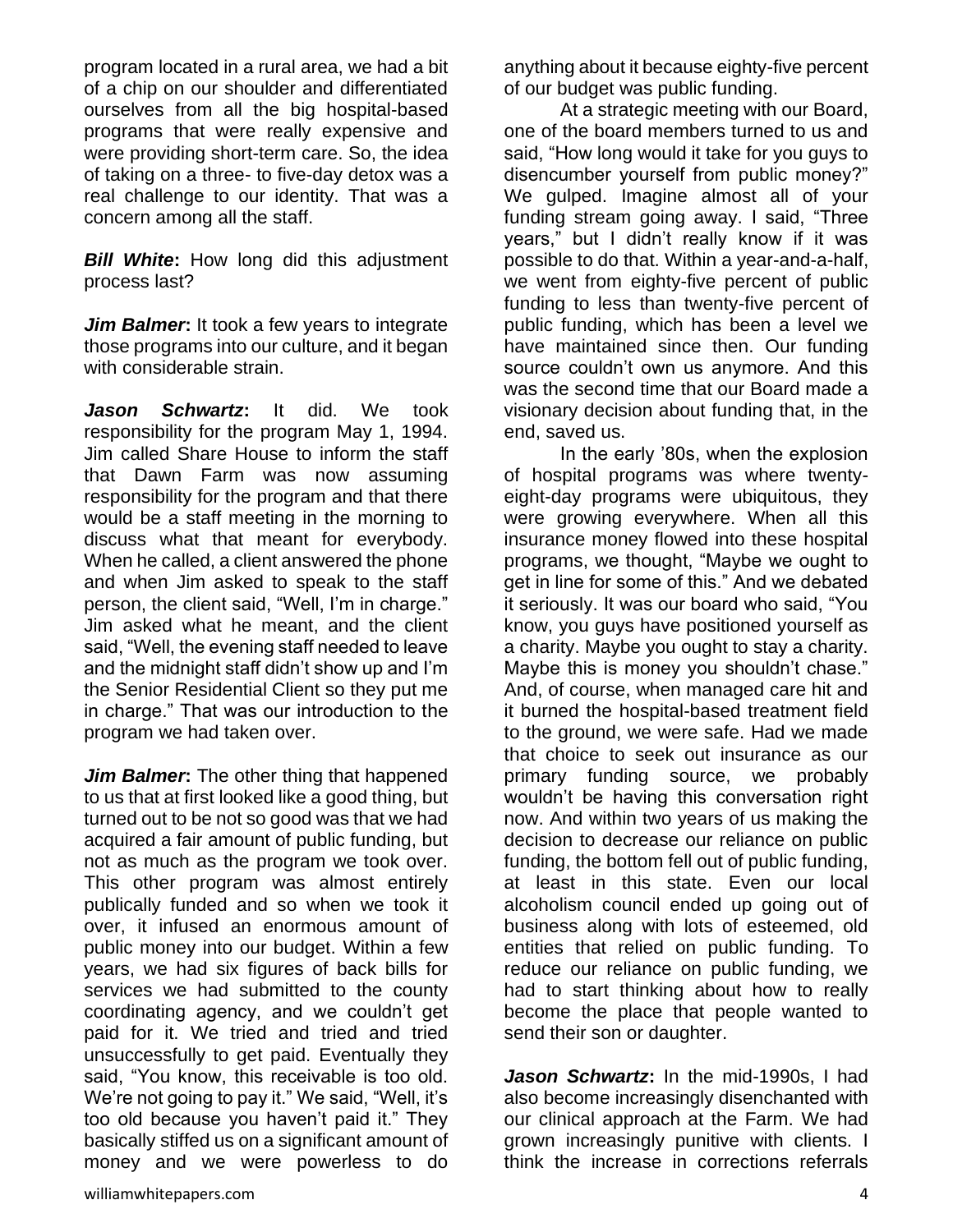had polluted our thinking about addiction and recovery. We viewed consequences as having a lot of therapeutic value and when the natural consequences weren't enough, we'd manufacture consequences. And, you know, being a real farm that involved tasks nobody wants to do such as shovel animal shit. We also were growing increasingly estranged from the local recovering community. The emphasis on rules had estranged them and in the process, we'd become self-important and viewed ourselves as experts who were going to heal and change people's lives rather than viewing that as something in the community and the larger context of a person's life. And we'd grown really codependent in a lot of ways—the same ways that families try to protect the addict in their life from making the wrong decisions. We did the same thing. Clients needed to ask for approval of where they were going to work and where they were going to live. We isolated people from their families and from the community. We had this sense that each client had one shot at treatment and we wanted them to get it right, so we got very controlling.

*Jim Balmer***:** And this is where a strength of mine became a weakness. I'm very good at delegating, but the person directly under me insulated me from what was really going on. I ran into a client in the hall one day and said, "How are you doing" and they said, "I miss my family," and I said, "Well, when was the last time you saw them?" They said, "I haven't seen them since I came here." I said, "How long have you been here?" She said, "Six months," and I was horrified. A variety of things started to percolate, suggesting that we needed to make major changes in our program. We had to change this idea that treatment was the solution and restore the belief that the recovering community was the solution.

*Jason Schwartz***:** The staff had gotten into the common practice of telling clients when they were on the second step or third step or fourth step. There was a lack of clarity around the roles of the treatment staff and the roles of the recovering community. Our

work to heighten our recovery orientation was not to make the treatment staff more AA-centric but to distinguish their role from the role of the AA sponsor.

*Jim Balmer***:** It had also become a practice to have people who were working on their fourth steps to actually read sections of their fourth step to the group as clinical material. I was horrified by this and stopped that practice. As we became more isolated during those years, our service numbers also started to decline pretty dramatically. I had a meeting with staff at one point and said, "If we keep this up, we'll be irrelevant because no one will enter and complete treatment here and we'll cease to exist."

One of the early shifts was our involvement in transitional housing. I mentioned that we originally didn't want to have detox, but it actually had become a spiritual engine for Dawn Farm. Many of the really great ideas came out of Spera [Dawn Farm detox program]. Detox called me up and said, "You know, we need to come up with some kind of housing. We now have to send people to Detroit or to Pontiac, which are cities a distance from here, if they want to find a sober living situation." So I wrote a grant to the local community foundation to do a best practices study on developing a transition house because I didn't know anything about how to run it.

Later, I got a call from our house in Ann Arbor and the staff said, "The crack house across the street is being evicted and their furniture's being dragged out on the lawn by the Ann Arbor City Police." We had just gotten this grant for twelve grand – and I thought this was a sign from God. I said, "Go up to City Hall, find out who owns the property, and see if you can get their phone number," and I called them up that day and said, "Would you be interested in renting to us?" I called up the head of the community foundation and said, "If I promise to do this research, will you let us use this money to augment rent on this house so that we can start this now rather than later?" She said, "Okay."

So, we painted and carpeted this house and we moved in within a month. We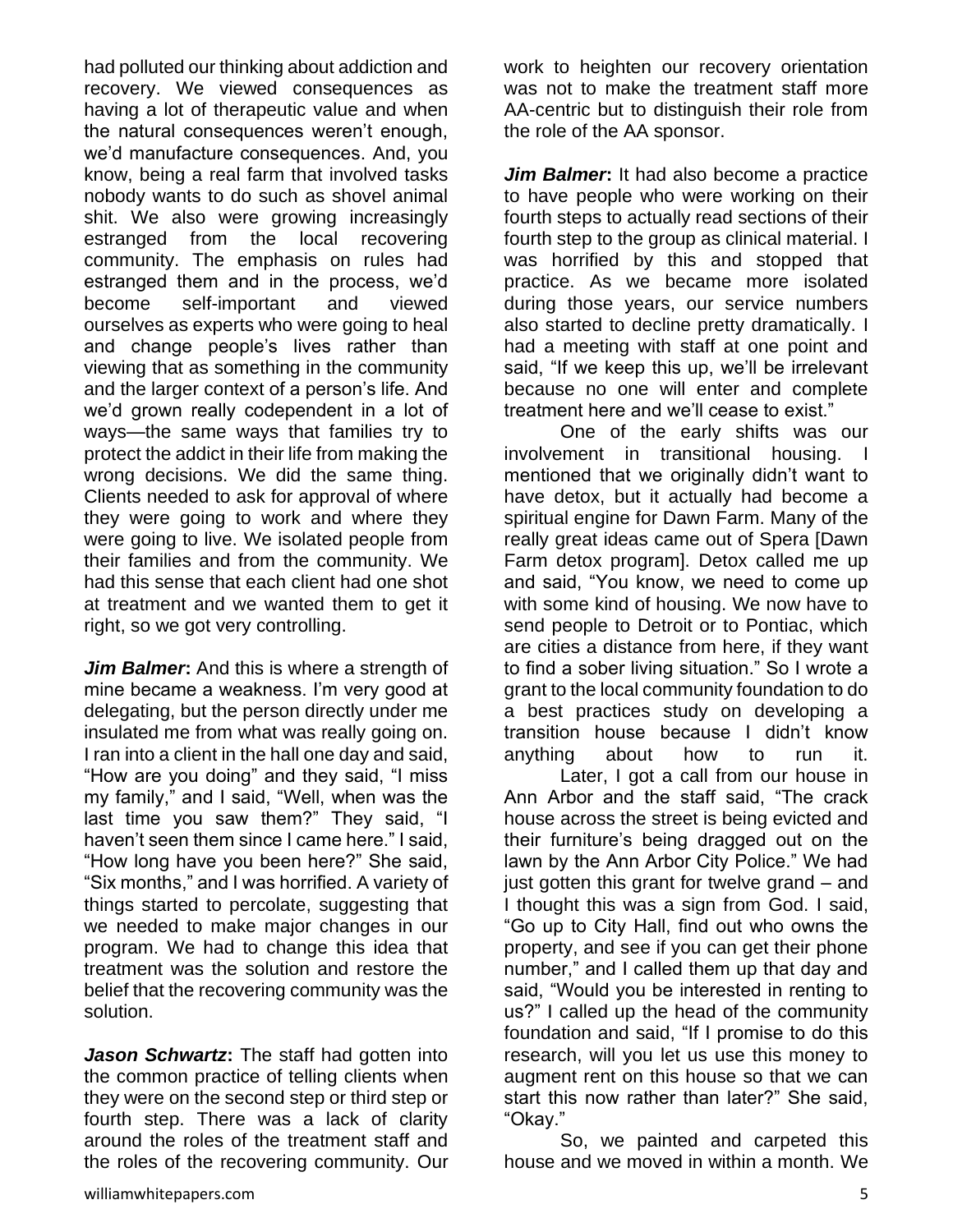started with an old guy in the recovering community with twenty-five years of sobriety as a house manager, and began moving people literally out of detox and the shelter into this house. Six months after we started this program, all five of the men in this house were still sober. Another house became available, we rented that, we had a House Manager move in. We did the same thing with that house and those five guys all stayed sober. So, in the midst of all this terrible decline at the Farm, statistical decline and all these sorts of cultural weird things going on at the Farm in residential, we would say, "You know, it's wonderful to open a program and have people do really well. But if you run a treatment center and you open a program that has no treatment and the people getting *no treatment* do better than the people who are getting treatment, that's a *bad day*. And it was.

And I had a moment where I was at a Twelve-Step meeting with most of our senior residential clients and all ten of these men from the two transitional houses. I heard all of them talk that night and I walked out realizing that those from the treatment center who had been in treatment for months and months were articulate treatment-wise, but they were entitled and narcissistic compared to the ten men who had been in a program without any treatment at all but who had been poured in to the recovering community. Those men appeared humble, grateful, and very involved in service. I remember walking out of that meeting that night thinking that those guys were healthier than the people who had months of treatment. It was very, very disturbing. This set the stage for a larger process of rewriting our mission statement and declaring that our central mission was one of identifying and removing barriers to recovery and helping people become part of a community of recovering people.

*Bill White***:** If I'm remembering correctly, that set the stage for an important stakeholders' meeting?

*Jim Balmer***:** That's exactly right. We realized that we had not only failed internally but we'd also really failed the community and we needed to make amends in a public way. That's what ultimately produced the plan to do the stakeholders' meeting. We invited everybody. We had two mayors there; we had all of our funding sources, members of the recovering community, lots of alumni, referral sources, judges. We filled the auditorium, and as you know, we invited you to come and be our "Phil Donahue." I got up and shared about what we thought we'd done well and then we shared the ways in which we thought we'd failed. And we introduced our new mission statement to the group and tried to make it a combination fifth step and ninth step. We indicated we really wanted to make amends and to make sure this didn't happen again. We didn't want to let the community down again. And then Jason and I and Betsy McCallister and Ellie Serras from our Board got on stage and opened the floor to questions and comments. I don't know exactly what we expected, but I think we thought we might get a little bit of "good for you, guys." [Laughs] But people really let us have it. People were like, "You haven't shared half of it; let me tell you how full of shit you really are," and both Jay and I experienced that night as being pummeled. I don't know if you want to add anything, Jason.

#### *Jason Schwartz***:** That covers it.

*Jim Balmer***:** [Laughs] Ellie and Betsy have a more forgiving memory of it, but there's no question Jason and I felt we were watching the worst night of our professional lives. We often talked about walking out that night with him and being suicidally depressed. My thought was, "Let's just put this behind us, and pretend it never happened." And Bill, you were the one who said, "This was great." We were taken aback – but you talked about how important this event was. We had a lot of respect for you, so we said, "Okay. If he thinks it's important, there must be something to it." So that began our process of thinking about it more but, I'll tell you, when we walked out that night, we really felt like, "Just shoot me in the head." It was a terrible, terrible moment. Now, we now know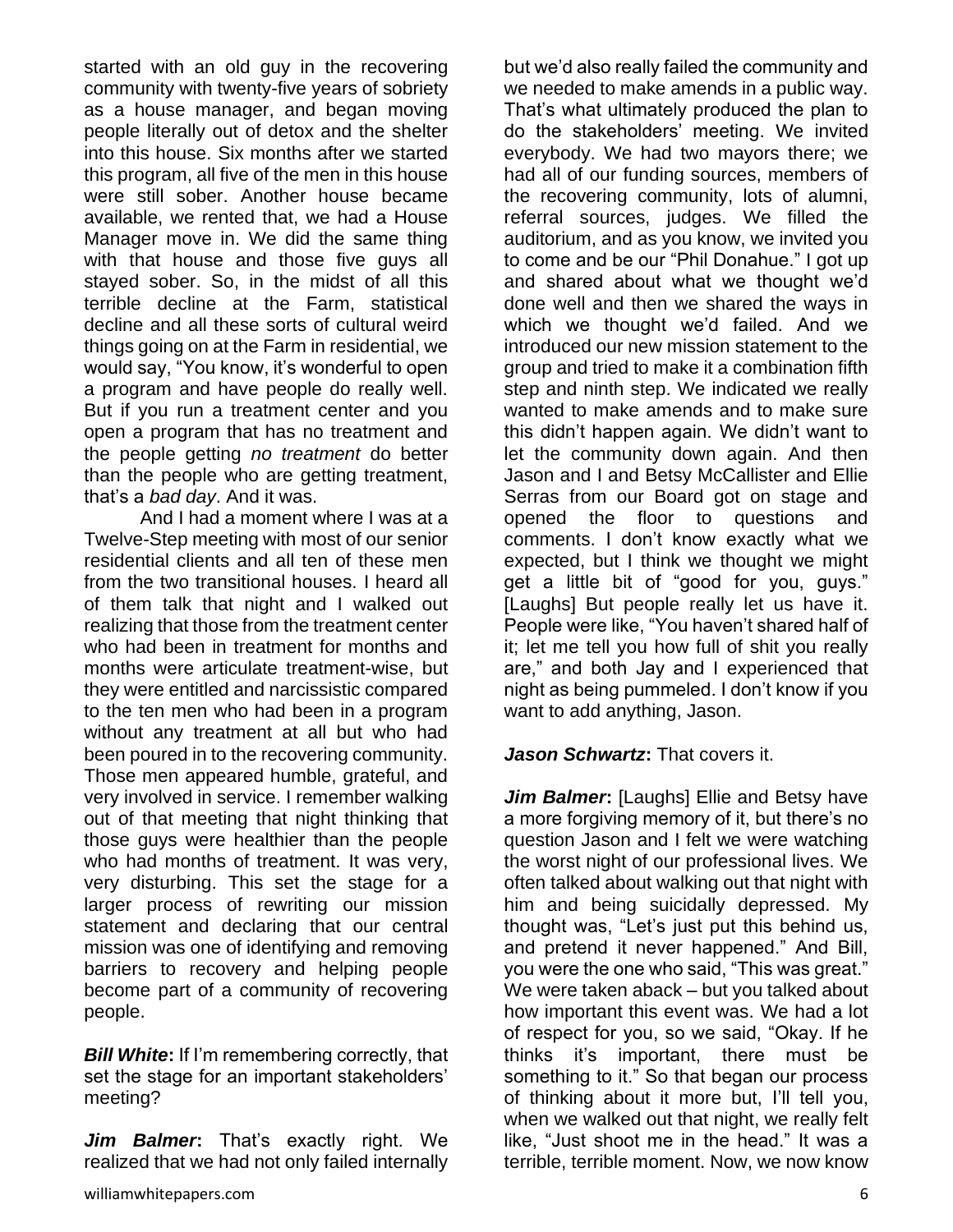that a few things happened that night, none of which we could have predicted. One of the most important was that we walked out of that room no longer afraid of making mistakes, and that's stayed with us ever since then. And it changed us and it continues to change us because we're an almost forty-two-year-old non-profit, and we behave very much like a *young* non-profit today – and that evening is part of why we can do that.

The other thing that happened that night was that we began to craft our organizational narrative differently. We were about to change the way we did things at the Farm and had no idea what was going to happen. We were changing. There were alumnae who came that night who said, "You're going to ruin the Farm. You're trying to create a kinder, gentler Dawn Farm and you're going to kill people." And we didn't know that that wasn't actually true. We didn't believe it was true, but we were in new territory and weren't sure. And so we began to *talk* about what we were doing and *telling our story in a new way* as a result of that meeting. The conversations were part of the evolution of our story. I've read some of what you've written about the factual and spiritual authenticity of stories among recovering people. The same values apply to organizational storytelling. We started to change the way we looked at everything by *changing our story.*

*Bill White***:** Jason, I remember you describing going from a treatment culture to a recovery culture. Could you talk about how the culture of the Farm changed through the process Jim is describing?

*Jason Schwartz***:** Sure. Jim's right about us going into unchartered territory, and all the staff were scared. We started out by doing things like getting rid of a rule book that was nearly twenty pages long. We stepped back and asked ourselves the purpose and desired outcome of every rule and then greatly reduced them. I'll give you another example. We had two groups a day every day – one in the morning and one in the evening after dinner. Members of the

recovering community will come and pick up clients to take them to meetings, but our group often didn't end until seven or maybe even seven thirty, and a lot of meetings in the community start as early as seven thirty, which made it impossible for clients to go to those particular meetings. If sponsors showed up to pick them up to take them to a meeting, they would have to sit in the office and wait until group was over. The message was, "Our group is more important than you spending time with this member of the recovering community and getting out in the community." So we changed that. If a member of the recovering community arrived to pick up a client, the client was pulled out of group and sent with that member of the recovering community. And then as staff became frustrated with clients being pulled out of group, we asked ourselves, "Why are we scheduling group at a time that would conflict with people going out to recovery support meetings in the community?" So, we reorganized our treatment schedule. These are examples of how our changing view of ourselves and our relationship with the community affected what we did in treatment each day.

*Jim Balmer***:** Undoing our own sense of selfimportance was challenging for people, and still is. People go to school for all these years and get degrees and get wise – and they come here and we say, "The most important thing that's going to happen with your clients is going to happen outside of here in their relationships in the recovering community." And they of course say, "Then why did I do all this work getting educated and trained?" We believe there's a need for treatment, but there is also a need for clinical humility and understanding the role of treatment in longterm recovery. Our focus in treatment today is on removing barriers to recovery and barriers that keep people out of the recovering community. That reformulated mission has held up pretty well. Mission statements are usually pithy and kind of innocuous, but this one ended up having *legs* because we really say that the recovering community is more important than we are. Our job is to get people into the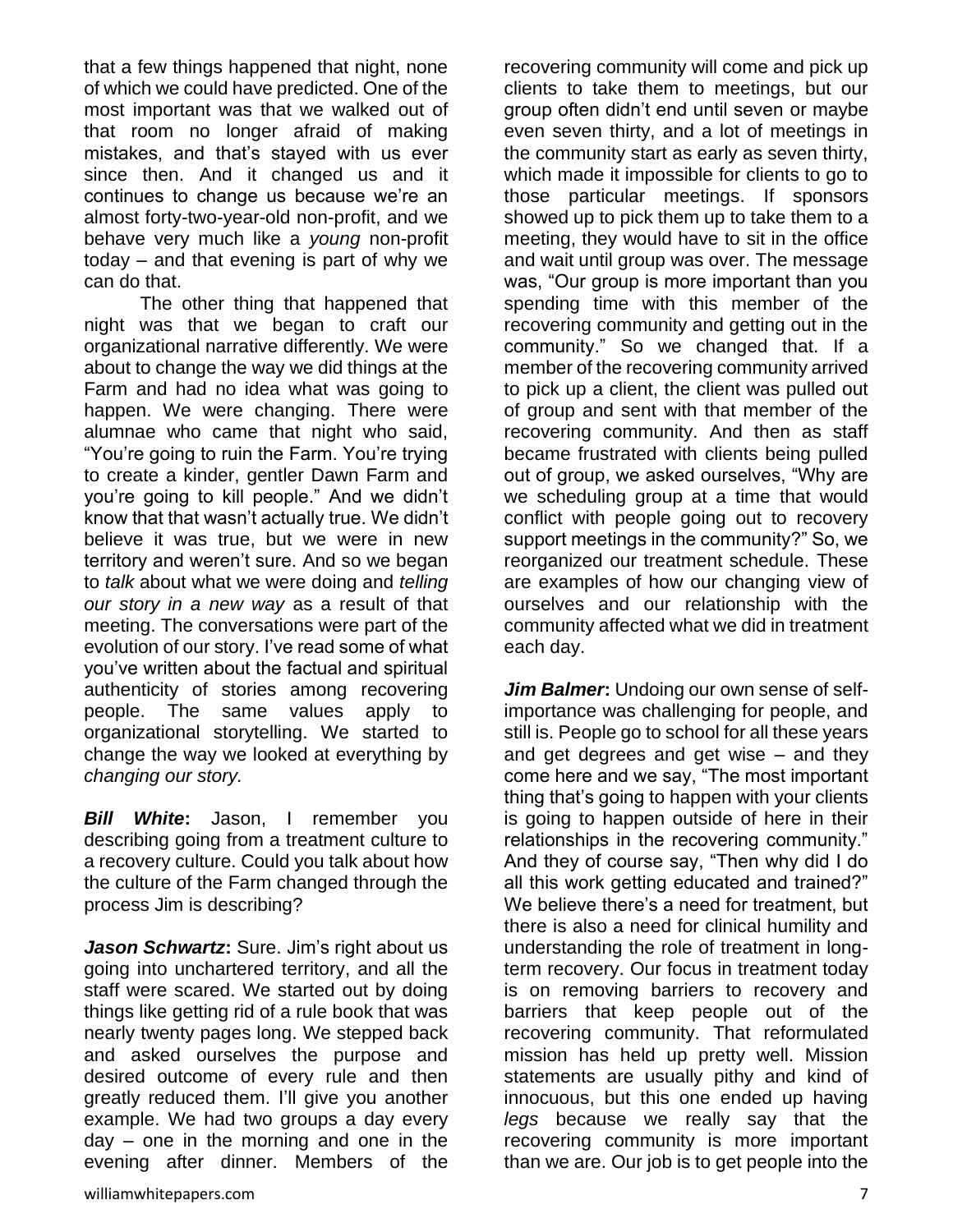middle of the recovering community and, if they get there, they won't need us anymore. That is the goal, and that's a radical notion. It says that we are not remotely the most important people in the room. Somebody comes in to the Farm today, they'll be at a Twelve-Step Meeting tonight and tomorrow night, and we incentivize them getting phone numbers and connecting with people. The sooner they can ride out to their AA meetings or NA meetings with a recovering person, the happier we are. We also used to have a requirement that our clients' sponsors had to have at least six months of sobriety. People would say, "Six months? Six months isn't enough." And we would say, "It was good enough for Bill Wilson."

*Bill White***:** How did these shifts affect the overall relationship with the recovery community?

*Jim Balmer***:** As bad as our relationship had become in the late '90s with AA, what we've done in the last fifteen years has dramatically changed that. It's one thing to say we think the recovering community is more important than we are; it's another thing to live by that and give it enough weight that people really get their head around it. People in the recovery community come to believe us – and that's one of the reasons why we are swamped now with clean and sober volunteers. If you go over to our detox on any given day, you will see an average of between thirty and sixty recovering volunteers who show up *every single day*. All of the cooking in Spera right now in detox is done by recovering volunteers, many with a long-standing commitment to this service work. I don't think we've ever been more integrated into the recovering community in great part because our trust in the recovering community has resonated to that community and to those we are serving.

There are a lot of things treatment organizations have done over the years to hurt AA and NA. We're now in a place where I think we can truly do something valuable. You go to a lot of treatment centers around the country and people never leave the physical campus and never experience the

recovery community during their treatment. We're the opposite of that. Sponsors will have a sponsee who's feeling sorry for themselves and they'll say, "I'll tell you what, why don't you go over to detox and tell them I sent you and ask them what you can do to help. It might be just mopping a floor or helping cut vegetables for a meal, but go over there and spend a couple hours helping out at detox, right?" Imagine someone walking into a typical treatment center and saying, "My sponsor told me to come over and help out for a couple of hours." The likelihood of getting in the door is pretty slim. We now welcome folks like that.

*Bill White:* How many volunteers do you currently have involved with Dawn Farm?

*Jason Schwartz***:** We don't really know how many volunteers we have, but as an example, we keep a volunteer log at detox and on a typical day we will have anywhere from fifty to seventy community members visiting and volunteering.

*Bill White:* Could you give me an example of how these changes affected a key measure of program effectiveness?

*Jim Balmer***:** We created this kinder, gentler Dawn Farm. We got rid of all the rules and we start doing this more solid relationship with clients and community; then one day, we realized that we'd gone six months without anybody leaving against staff advice. We were just astonished – because people leaving against staff advice had become a daily occurrence. We would walk in each morning and ask, "Who left?" Within a year of our change, our completion rates rose dramatically, as did the percentage of people completing one level of care and being successfully engaged in another level of care.

Another thing that changed is what happens to people who aren't in those initial success stories. Not everyone is going to come here and get sober and stay sober and be happy forever. That's not how it works. But when this place is firing on all barrels  $$ when we get somebody that goes through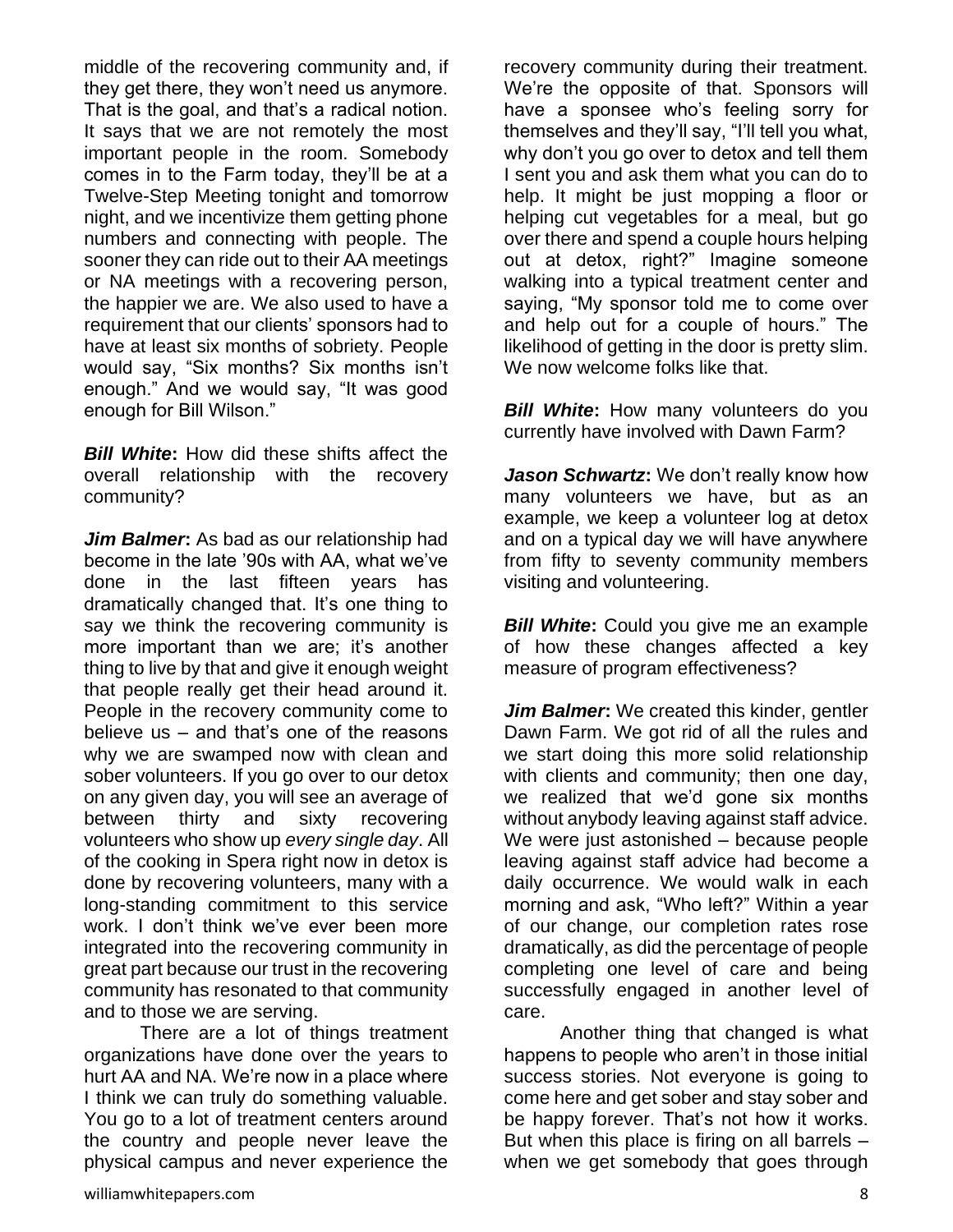residential treatment and they go into transitional housing and three or four months into transitional housing, they *relapse*, something very interesting happens. Twenty-five years ago if that happened, the next time we saw the person, they would have burned it to the ground; they'd have nothing left. We would be the last place that they would visit until they really lost everything. What typically happens now in situations like that is that a person relapses and their fellows in transitional housing circle around them and take them over to Spera Recovery Center. Spera's the Latin word for "hope," and we now have this broad community of people who make that word come alive. The transitional housing people will take that guy over to Spera where he'll spend three or four or five days, and then will likely go back into transitional housing, often never losing his job, and is quickly nested again in the recovery community. That's engagement at its best.

#### **Dawn Farm Programs**

*Bill White***:** That's remarkable. For the sake of readers that aren't familiar with the Farm, could you catalogue the different programs under Dawn Farm right now?

*Jason Schwartz***:** Sure, we've got two residential sites and the average stay in residential is around ninety days. We have Dawn Farm Downtown that is a small, thirteen-bed residential facility on the outskirts of the University of Michigan campus. The 36-bed residence on the original Farm has always been a working Farm. It is sixty-four acres of livestock and vegetables. People are occasionally surprised because treatment centers have these pastoral names, but we really are a farm. Tomorrow, people from the community will be coming out to get their fresh turkeys for Thanksgiving.

Then we've got transitional housing scattered all over Ann Arbor that accommodates a total of 160 people in recovery at any point in time. We ask people for a six-month minimum when they move into our supportive housing, but they can stay up to two years and we try to keep each site operating as a little community. Every site has a live-in house manager who's a member of the recovering community in stable recovery. We've got an outpatient program in downtown Ann Arbor that is within walking distance of detox and from several transitional housing sites. So, we end up with people dropping in there (detox) and hanging out all the time, which was what we always wanted.

We've also got something called the Community Corrections Outpatient that happens on the jail campus for people who aren't in jail but are involved in community corrections. There we work with people for thirty to sixty days toward the goal of engaging them into the rest of our service continuum. We work hard to try and get people from the jail into programs like transitional housing and outpatient services and some of them also enter our residential services.

We've got an outpatient adolescent program and we do a lot of community education, including the Dawn Farm Education Series, which hosts educational programs twice a month during the school year with nearly a hundred people attending each meeting. We also do something called, "Teens Using Drugs," which helps people figure out if a teen loved one in their life has a problem and if so, what to do about it. That also runs during the school year. We're also constantly speaking in the college classrooms and high schools, middle schools, and grade schools. We do *Recovery is Everywhere*, which is a public education campaign aimed at changing public perceptions of addiction recovery. More recently, we started a program called After the Overdose, which is an educational website. We're supportive of initiatives to increase naloxone distribution, but we wanted to address the very important question of what happens after the reversal. The website is paired with cards that first responders will give to the person who has experienced an overdose. We can then sit down with them and figure out what we can do to help them. That covers all of our major services.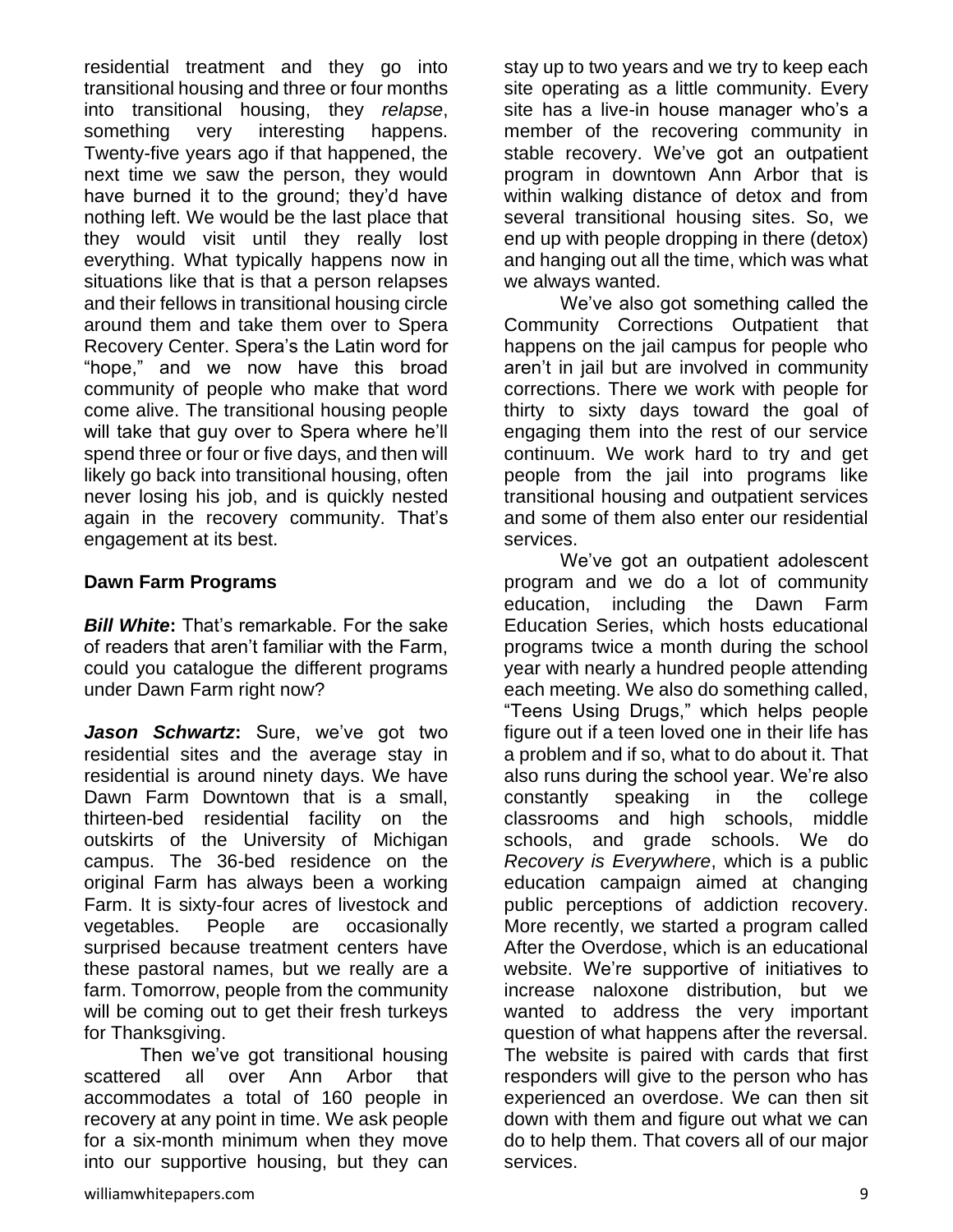*Jim Balmer***:** There are various other little small things going on. People in recovery come to us with various ideas. We even have a knitting group that runs out of our detox facility called "Knittervention." It draws in people in recovery who like to knit. We've had plenty of detox clients learning how to knit, which they report as having therapeutic value. We're pretty encouraging of staff coming up with ideas if they want to try different things. We have a variety of people on staff trained in various disciplines. We have a couple of interventionists on staff, we have an EMDR specialist, we have people who specialize in motivational interviewing and trauma and all sorts of other areas. We're not opposed to new ideas by any stretch.

*Bill White***:** In a lot of treatment organizations, the service programs are extremely isolated from one another. I get the sense that the boundaries between programs at Dawn Farm are very permeable.

*Jim Balmer***:** Absolutely. Jason was talking about outpatient, which because of our early emphasis on residential services, was for a long time something of an afterthought – the last hurdle. That was one of the things that we had to get out of our head. It took us a long time to get outpatient services into the culture here, but eventually it happened. And now, it's a hugely important hub within all of the services that we deliver. And they are pretty seamless; people are connected to each other all the time.

*Jason Schwartz***:** Two things made a huge difference. First was locating outpatient services close to our other programs. Second was our shift towards private funding helped Dawn Farm pay greater attention to quality and as a result integrate programs like recovery support specialists and outpatient services using our public funding. The population-based reimbursement (an annual allocation to address the treatment needs of fifty percent of the indigent people in our community) of the latter meant that we

don't need approvals for particular levels or duration of care. That allowed a much more creative use of a wide spectrum of services.

*Jim Balmer***:** Over the past fifteen years, we have purposefully moved toward the idea of no-wrong door of entry into treatment and recovery. And it happened. Programs were no longer discreet entities anymore; they were enmeshed and connected and intermingled. You could access all by entering any single service program. Such tight integration does present a unique dilemma if you find yourself in a position where you need to cut something. There was a time when we could in principle peel off a program if finances got hard. If there's a single challenge as an administrator, it is the question, "If something catastrophic were to happen, what would be cut?" We're motivated now to remain fiscally strong to avoid that situation.

#### **Relationship with Larger Community**

**Bill White:** You have talked about the changed relationship with the recovery community, but I have also been impressed with the changed relationship with the larger community and your efforts to create a recovery-friendly environment in that larger community. Could you describe what you have done in this area?

*Jim Balmer*: Well, we care about stigma. One of the obstacles to people staying sober is stigma, and we still encounter it all the time. We take every opportunity to convey the reality that recovery really is everywhere. We're lucky in that we are in a great community that has supported us for forty years. We raise more than a half a million dollars a year in charitable gifts, mostly from this region. That support is from the accumulation of visible and positive recovery stories that flow from our programs. I sometimes joke that our job is to not do anything stupid that would interfere with that larger recovery story. The fact is that the community and this place is a sum greater than the parts. We have this amazing community, fantastic board, amazing staff,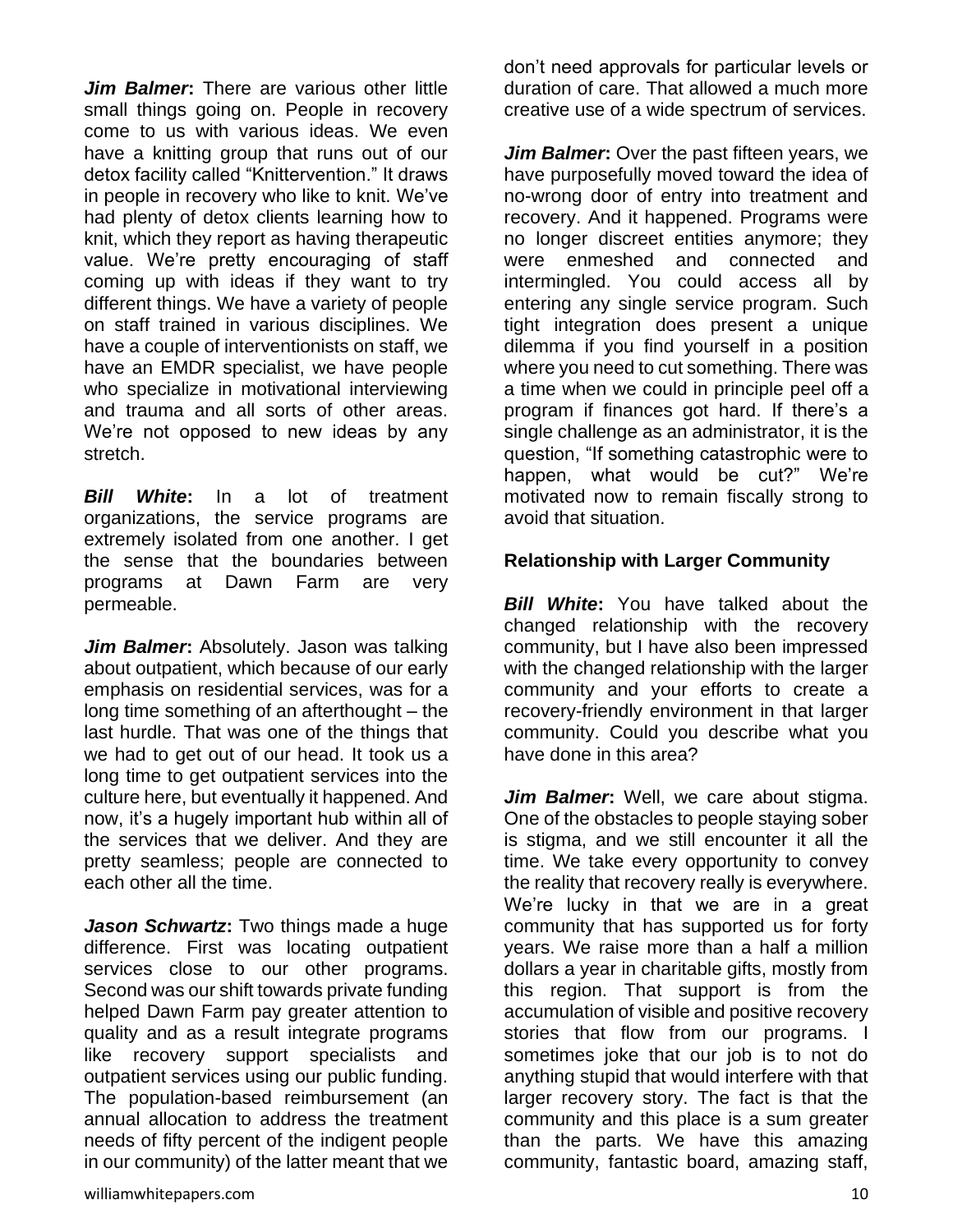and a lot of creative and dedicated volunteers. Part of our job is to make sure that we as leaders aren't doing anything to muck it up.

*Jason Schwartz***:** And it's hard to overstate how much of this was not intentional. There was no grand vision that shaped this. There were a bunch of small decisions that at the time we didn't know whether they were going to work or not. In terms of community engagement, a couple things that come to mind are when we first opened transitional housing, one of the requirements for people living in transitional housing was some kind of volunteer activity. That volunteer activity could be something involving Dawn Farm or it could be as simple as mowing a neighbor's lawn or shoveling a neighbor's snow or cleaning their gutters. Part of our culture's always been focused on being a good neighbor. I think reducing the amount of sobriety time to sponsor our clients made a big difference because that really increased the networking that occurred between people who went through our programs. Now, people are constantly talking about where they're working and bringing other Farmers on board. You now have these local businesses where half of their staff are recovering people and alumni as a result of that networking.

# **Closing Reflections**

*Bill White***:** If other people are looking to lead the kind of organizational transformation process you have described, are there lessons learned or guidance you could offer them about such a process?

*Jim Balmer***:** We get asked this from time to time. People will come to us and say, "We want to set up a program in our area like yours. How do we do that?" We always say the same thing: "How well do you know the local recovering community?" That's far and away the first thing you need to address. There's a foundation in Detroit that would love for us to take our services to the Detroit area, but we don't feel like we have a good working knowledge of the timbre of the

recovering community there. As a result, we haven't done it. You can drop a treatment center anywhere, but in order to really be successful, we believe that you really have to be connected to the recovering community. They have to know who you are. You have to forge relationships within this community. Nothing is more important than that. You have to know the strong and weak spots within this community. We want people we serve to become literate enough in recovery that they can walk into Kansas City and find the pockets of enthusiasm. You can go to Twelve-Step meetings where people hate their lives, where people are there only to get their papers signed and to find people to get high with. By the same token, you can find places where people are living in the solution. They're in the game, they're having a good time. They're living productive, meaningful lives. That's the recovery community that programs need to be connected to.

*Bill White***:** Jason, would you add other lessons?

*Jason Schwartz***:** I would echo what Jim said but also note the importance of what is going on internally within the treatment organization. You have to be an organization that's capable of creating and maintaining healthy relationships amongst your staff. I'm talking about a place where it is safe to notice and admit mistakes, where people hold each other accountable for good service, where hope is part of the culture. Part of what keeps that hope alive is regular contact with success stories who have been to a program and are doing well. We focus on how important it is for clients to see that, but it's every bit as important for staff to see that on a regular basis. When we talk about being a recovery-focused program, that is for the clients, but it is also for the staff.

*Bill White:* Given your long involvements in Dawn Farm, what do you each feel best about in terms of your own personal involvement?